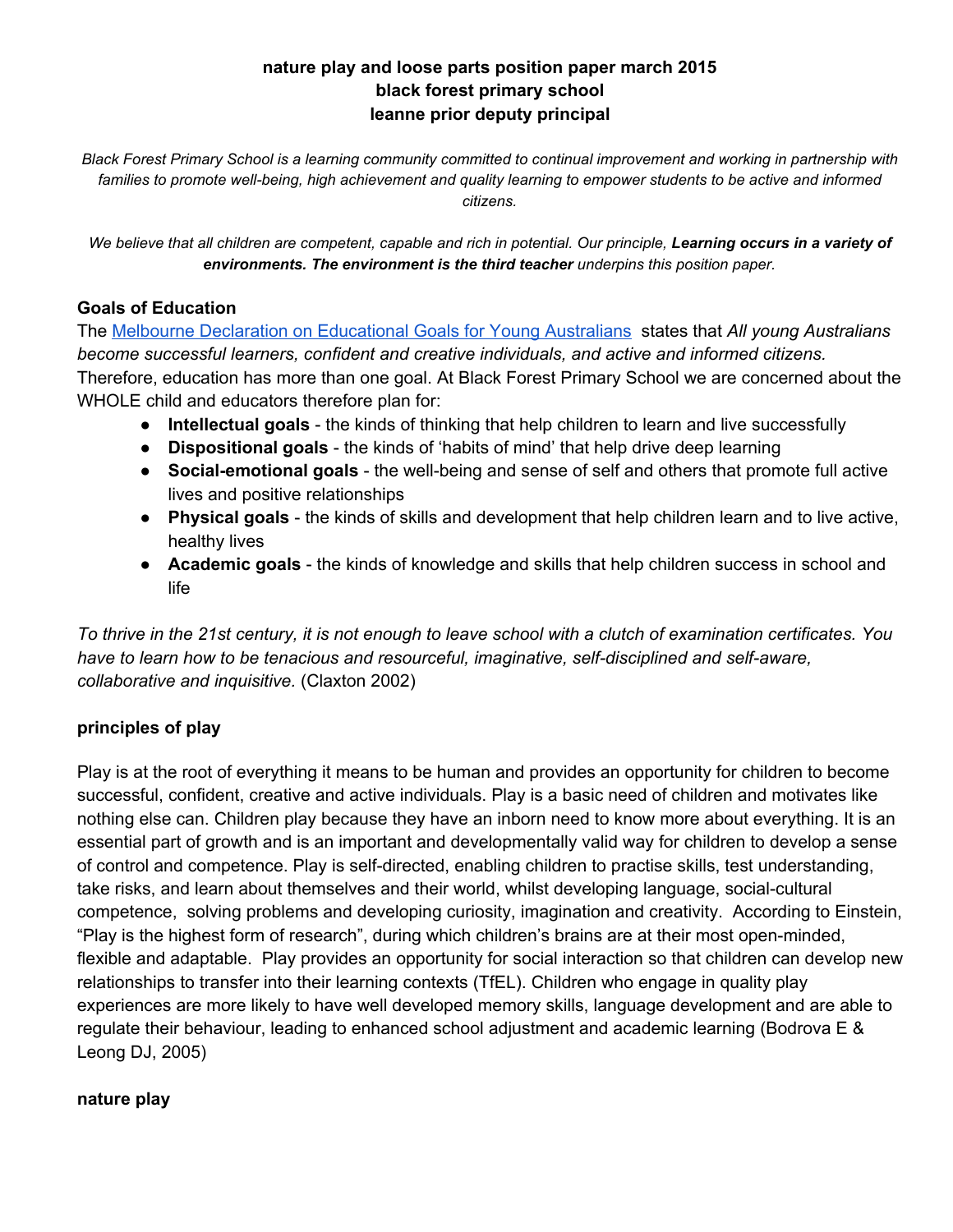Australian children spend an average of 52 hours a week in "screen time" and 40 minutes per week outside (Kellert 2012). One out of three Australian children play outside every day compared to three in four children only a generation ago (Kellert, S 2013).

Natural playgrounds have the benefit of providing children with more opportunities than typical pre-formed playgrounds and allows children to connect with nature. This contact with nature has been associated with a number of health benefits for children, such as improved cognitive function, increased creativity, improved interaction with adults, reduced attention deficit hyperactivity disorder symptoms and reduced rates of aggression (natureplay.wa). Spending time in nature helps children thrive:

**• cognitively** - by improving creativity, motivation, concentration and academic performance (Murray & O'Brien, 2002). Communication, observational skills, problem solving and working memory and interest for further inquiry are also enhanced. Children who play in natural settings play in more diverse, imaginative and creative ways and show improved language and collaboration skills.

**emotionally** by lowering levels of stress and depression and by increasing confidence and self-esteem (Peacock 2007) and by providing opportunities for developing social skills, collaboration and the executive functions of inhibition and self-regulation. Children who play in natural settings are more resistant to stress; have lower incidence of behavioural disorders, anxiety and depression; and have a higher measure of self-worth. Bullying behaviour is greatly reduced where children have access to diverse nature-based play environments (natureplaywa).

**• brith physically** by reducing risks of obesity and myopia (short-sightedness) and by improving healing and recovery. Children who play in dirt have less allergies. In addition, natural, irregular and challenging spaces help kids learn to recognise, assess and negotiate risk and build confidence and competence.

**• ethically** by not just developing a respect for nature but by developing environmental stewardship and a stronger sense of concern and care for the environment in later life. "*Natural playgrounds should be the standard for all our playgrounds. They truly connect children with nature through play and are a sort of classroom for the next generation of environmental stewards*" (Suzuki, D cited in Bienenstock, A)

## **Risk management**

Play brings the world to life for children. It provides for an exploration and understanding of their abilities; helps them to learn and develop; and exposes them to the realities of the world in which they will live, which is a world not free from risk but rather one where risk is ever present. *Outdoor play and the natural* environment are very important to school age children... The outdoors is full of noises, sights, textures and *adventures just waiting to be explore* (Australian Government Department of Education, Employment and Workplace Relations). At Black Forest Primary School, effective outdoor learning environments offer a range of experiences that provide challenge and risk while still being safe. We plan learning environments with appropriate levels of challenge where "*children are encouraged to explore, experiment and take appropriate risks in their learning"*(Australian Children's Education & Care Quality Authority).

Providing children with risk is important because it is by being exposed to risks that children learn how to assess and manage risks.This not only teaches them skills they will use as adults, but builds resilience, adaptability and self-confidence (natureplaywa). In nature play "we remove hazards the children do not *see. But we do not remove challenges or risks that children do see and then choose to undertake. Children can choose to climb up a tree and determine for themselves how far they feel comfortable*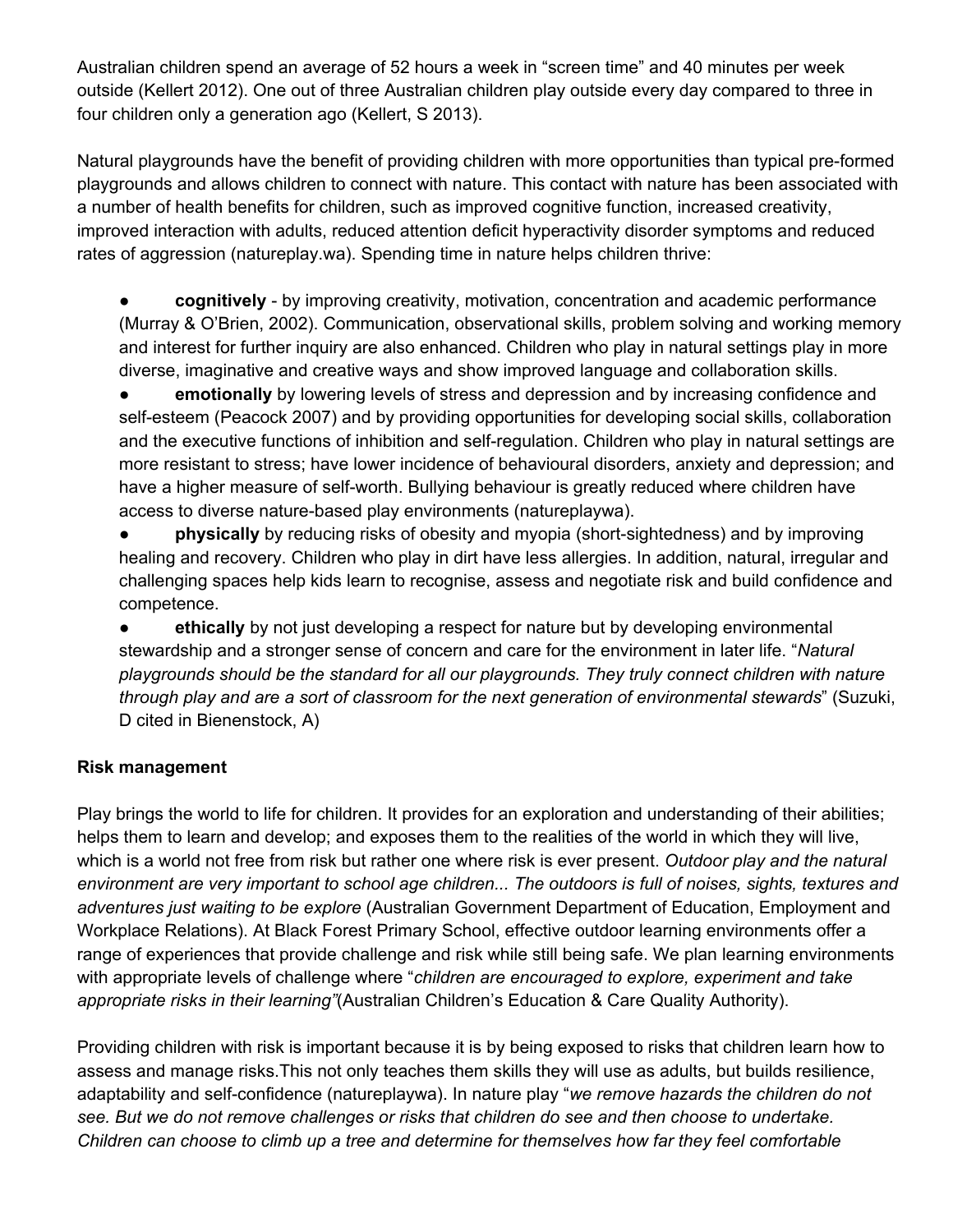*climbing. If we remove all the challenges, children lose the ability to risk assess….be riskaverse and employ a sense of perspective when assessing risks"* (Warden C).

A risk is something you can judge and that is possible to negotiate. It is a challenge that a child can see and chooses to undertake or not. ...*children learn "physical literacy" this way by starting small and then becoming more adventurous* (London Play Briefing, 2007). A hazard is something you cannot judge and a child doesn't see. It is inherently dangerous and needs to be avoided or remedied (eg: climbing a structure with sharp edges) (Curtis)

At Black Forest Primary School, we are committed to working with children to manage risks, not eliminating them, as this leads to a child's inability to assess danger. We will work with children to identify what are the risks, what are the possible outcomes of the risks and how to minimise risks. We will adopt a common language of " sitting watching waiting" and develop in children their own ability to Talk, Look, Test and Know.

## **what are loose parts?**

loose parts are objects and materials that children can move, manipulate, control, and change within their play (Nicholson 1971). Providing materials that can be carried, moved, collected, revamped, taken apart, and put back together in a variety of ways is a key element to creating consistent active learning opportunities in any setting (Mitchell, T). Loose parts encourage creativity and innovation in all types of play, and at each child's developmental level. As children gain experience with materials, their use of materials becomes more complex, their ideas expand, and, oftentimes, they will seek the help of others to carry out their plans.

In any environment, anything loose can potentially be a play object (betterkidcare.psu.edu 2011). The loose parts theory suggests that when children are given a wide range of materials that have no identified purpose, they will be more inventive in their play and have infinite play opportunities manipulating them in ever-changing ways that their imaginations devise. When items are novel and interesting, children will tend to take more risks in problem solving and will more likely go beyond their comfort zone. The more flexible the environment, the greater level of creativity and inventiveness expressed (Nicholson 1971).

At Black Forest Primary School we have a commitment to the introduction of natural and manufactured loose parts to inspire and engage children in outdoor play.

| <b>Natural</b>                                                                                                                                                                  | <b>Manufactured</b>                                                                                                                                                                                                                                     | Location/season dependent                                                                                                                                                               |
|---------------------------------------------------------------------------------------------------------------------------------------------------------------------------------|---------------------------------------------------------------------------------------------------------------------------------------------------------------------------------------------------------------------------------------------------------|-----------------------------------------------------------------------------------------------------------------------------------------------------------------------------------------|
| Stones (heavy enough for<br>children to use in<br>construction projects, but too<br>heavy to throw)<br><b>Stumps</b><br>Logs<br>Large branches<br>Small twigs<br>Sand<br>Gravel | Recycled car and bicycle tires (avoid<br>steel-belted radials)<br>Pallets Wooden or plastic crates (milk)<br>crates are favorites)<br>Buckets, tubs, laundry baskets Plastic<br>garden pots<br><b>Boxes</b><br><b>Gutters</b><br>Drain tile<br>PVC pipe | Sea shells<br>Kelp Seaweed<br>Beach rocks<br><b>Driftwood</b><br>Hay bales<br>Bunches of wild grasses<br>Tractor tires and seats<br>Troughs<br>Old street signs<br><b>Traffic cones</b> |
| Water                                                                                                                                                                           | Wood: planks of different lengths                                                                                                                                                                                                                       | <b>Construction debris</b>                                                                                                                                                              |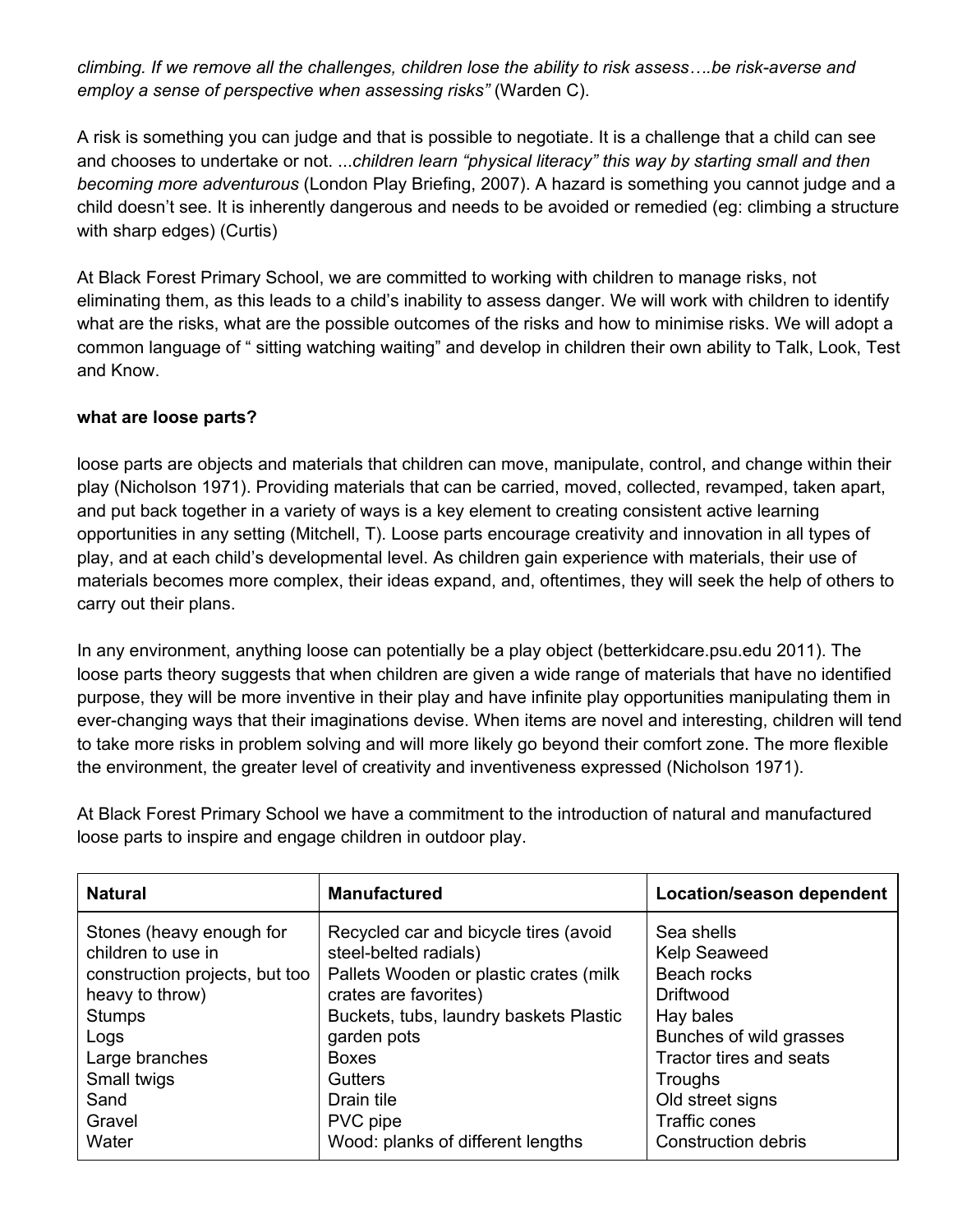| Leaves<br>Pebbles<br><b>Sunflowers</b><br>Seeds and seed pods | Rope<br>Chain<br>Cardboard rolls and tubes of all sizes<br>Large- and medium-sized wooden reels<br>Plastic bottles<br>Landscape netting<br>Ice cream tubs<br>Fabric (light-weight)<br>Tarps or drop cloths Hoops (Hula and<br>others)<br>Weather-proof cushions<br><b>Bricks</b><br>Outdoor tools<br>Mesh (canvas or metal, with different<br>sized openings)<br>Chalk | (thoroughly sorted for safety)<br><b>Hubcaps</b><br>Car parts<br>River and creek rocks<br>Logs<br>Pine cones of all sizes<br>Large ferns<br>Palm fronds |
|---------------------------------------------------------------|------------------------------------------------------------------------------------------------------------------------------------------------------------------------------------------------------------------------------------------------------------------------------------------------------------------------------------------------------------------------|---------------------------------------------------------------------------------------------------------------------------------------------------------|
|---------------------------------------------------------------|------------------------------------------------------------------------------------------------------------------------------------------------------------------------------------------------------------------------------------------------------------------------------------------------------------------------------------------------------------------------|---------------------------------------------------------------------------------------------------------------------------------------------------------|

# **Implementation process at BFPS**

| what                   | who         | process                                                                                                                                                            | details                                                                                                                               |
|------------------------|-------------|--------------------------------------------------------------------------------------------------------------------------------------------------------------------|---------------------------------------------------------------------------------------------------------------------------------------|
| whole site<br>approach | staff       | staff meeting term 2 week 1 with heather -<br>self reflections; agreements with concept of<br>nature play introduction of loose parts                              | self reflections<br>definition of break times and<br>role of adult<br>shared understanding and<br>agreement of proposal/policy        |
| community<br>awareness | parent<br>S | project wild thing showing and parent<br>information session re nature play at bfps,<br>Launch of Koala Park, Tuesday 5 May<br>garden committee<br>gc presentation | stimulate conversation<br>role of garden in nature play<br>management and<br>maintenance of loose parts<br>leanne/joel<br>leanne/joel |
|                        |             | newsletter articles                                                                                                                                                |                                                                                                                                       |
| phase 1                |             |                                                                                                                                                                    |                                                                                                                                       |
| nature play            | staff       | acceptance of natural and loose parts play<br>- discussion of position paper                                                                                       |                                                                                                                                       |
| risk management        | staff       | completion of decd risk assessments                                                                                                                                | linda to complete                                                                                                                     |
|                        |             | student action team 3-7 to identify risks<br>and benefits and document minimising risk<br>strategies - develop poster (BANB-7) -                                   | SAT + leanne term 1 week 1                                                                                                            |
|                        |             | sourcing ideas from children                                                                                                                                       | leanne to facilitate<br>conversations with r-2<br>classes                                                                             |
|                        |             | identify common language and approach                                                                                                                              | whole staff at t2w1 staff                                                                                                             |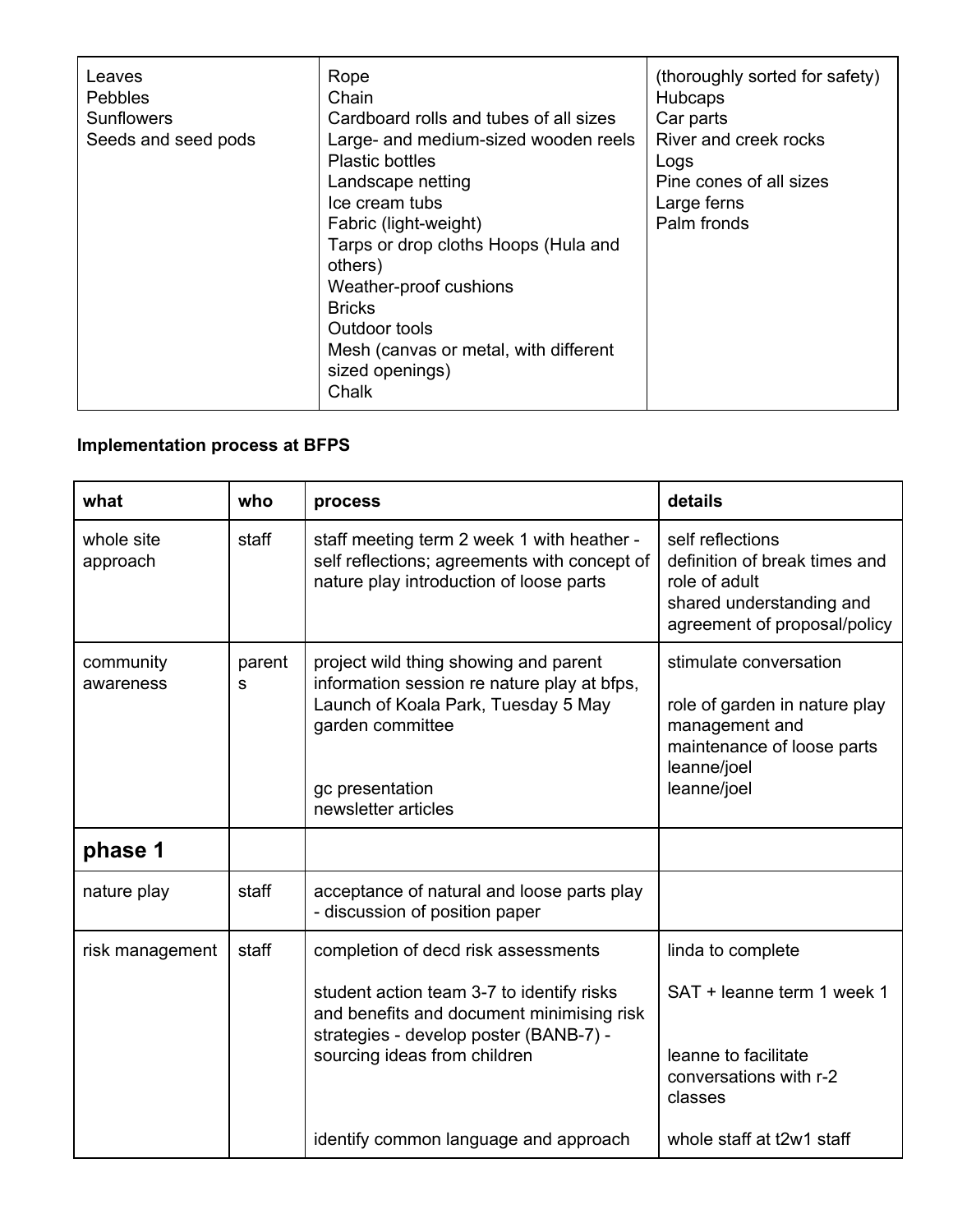|                                                                   |  | concerns/benefits                                                                                     | meeting                                                 |
|-------------------------------------------------------------------|--|-------------------------------------------------------------------------------------------------------|---------------------------------------------------------|
| manufactured<br>loose parts<br>introduction - jp<br>sandpit shed; |  | sourcing of materials<br>roster for class use during class time prior<br>to being available at breaks | heather et al<br>process for getting out,<br>packing up |
| koala park                                                        |  | role of adults                                                                                        |                                                         |
| phase 2                                                           |  |                                                                                                       |                                                         |
| nature play                                                       |  | tree climbing                                                                                         | identification of suitable trees<br>staff discussion    |
| tools not toys                                                    |  | intri<br>introduction of 'real tools'                                                                 | staff discussion<br>educating children                  |

#### **References**

Australian Children's Education & Care Quality Authority Guide to the National Quality Standard Sept 2013

Australian Government Department of Education, Employment and Workplace Relations. Educators My Time Our Place Educators' Guide to the Framework for School Age Care in Australia

Better Kidcare "Loose Parts: What does this mean?" http//betterkidcare.psu.edu/ENewsletters/ENews0701Jan.html/6 July 2011

Bienenstock Adam Making the case for Natural Playgrounds Interaction CCCF/Spring 2010 pp1417

Bodrova E & Leong DJ, 2005 http://prek.spps.org/uploads/importanceofplayful.pdf

Curtis Deb "What's the risk of no risk?" <http://www.ecetrainers.com/sites/default/files/What%27s%20the%20Risk.pdf>

Kellert, S (2012) Birthright, People & Nature in the Modern World http://www.abc.net.au/catalyst/stories/4099330.htm

Kellert, S (2013) Children, Nature and the Future of the Species <http://www.abc.net.au/catalyst/stories/4099330.htm>

London Play Briefing Nov 2007 Risk in Play

[http://www.earlyyears.sa.edu.au/files/links/Children\\_s\\_Risky\\_Play.pdfM](http://www.earlyyears.sa.edu.au/files/links/Children_s_Risky_Play.pdf)itchell Terri [http://www.highscope.org/file/NewsandInformation/Extensions/ExtVol27No2\\_lowrez.pdf](http://www.highscope.org/file/NewsandInformation/Extensions/ExtVol27No2_lowrez.pdf)

Murray & O'Brien 2002 cited in Nature Play [www.blackwoodkgn.sa.edu.au/nature.htm](http://www.blackwoodkgn.sa.edu.au/nature.htm)

Nature Play WA

http://www.natureplaywa.org.au/library/file/Programs/playgrounds/what-makes-a-good-play-area-literature[summary16Dec10.pdf](http://www.natureplaywa.org.au/library/file/Programs/playgrounds/what-makes-a-good-play-area-literature-summary16Dec10.pdf)

Nature Play WA